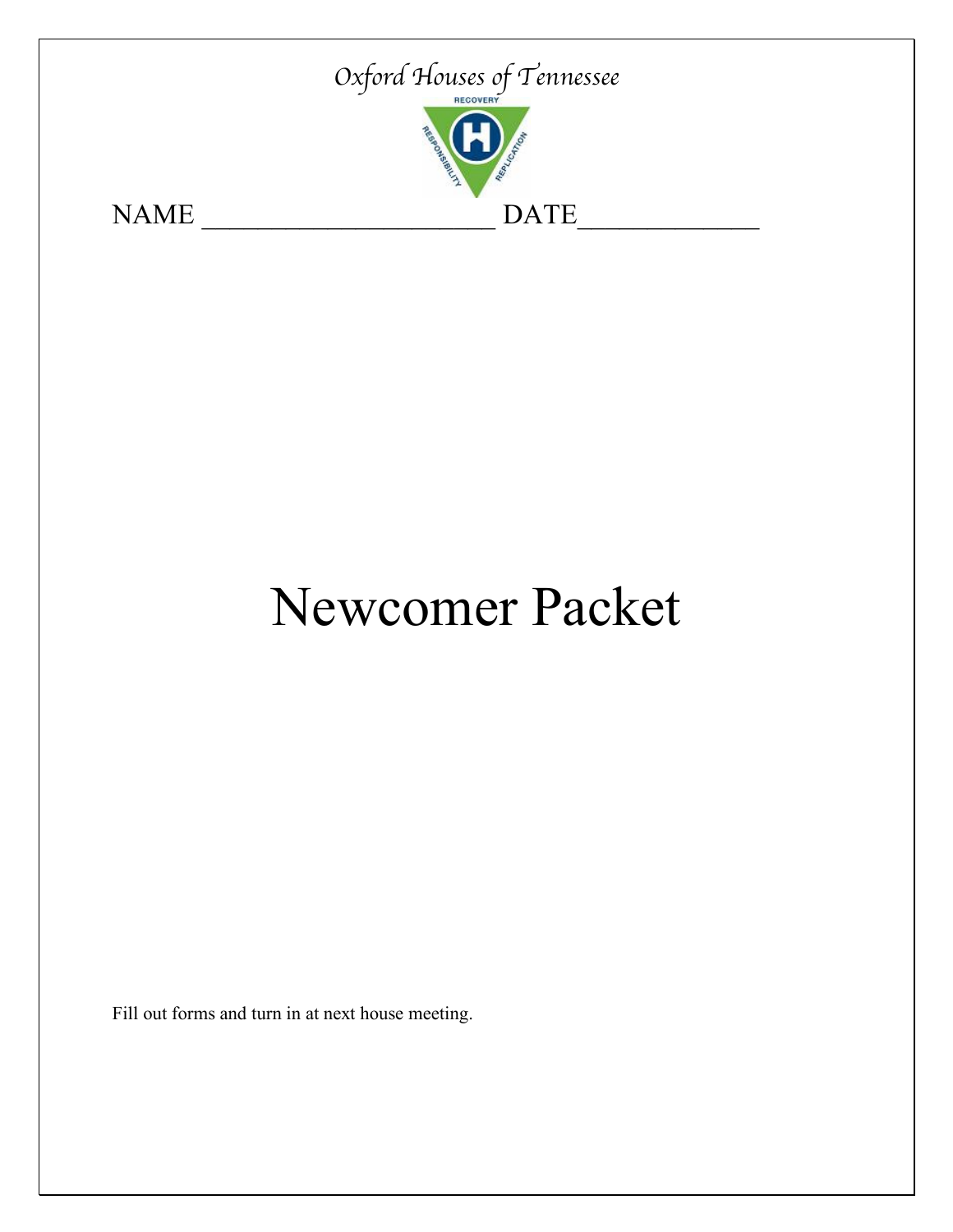

#### **THE THREE "R'S" OF OXFORD HOUSE LIVING PRESENTED TO \_\_\_\_\_\_\_\_\_\_\_\_\_\_\_\_\_\_\_\_\_\_\_\_\_\_\_\_**  WELCOME TO OXFORD HOUSE –

You have been voted into our house by at least 80% of our members. We would like to welcome you!

The first Tradition of Oxford House states "that Oxford House has its primary goal the provision of housing and rehabilitative support for the alcoholic and addict that wants to stop using or drinking."

Oxford House combines **Recovery, Responsibility and Replication** to enable each of our members to live free of the disasters of drug and/or alcohol addiction. How you use it will make a difference in your own recovery and the stability of the house.

The simple key factors of the Oxford concept and charter requirements that can ensure your success are:

- 1. Pay your share of expenses on time.
- 2. Do not use drugs or alcohol in or out of the house.
- 3. Share in the democratic procedures of the house.

Each house is guided by the simple guidelines of our manual and traditions and the individual house set of rules, guidelines or house expectations. You are expected to read these and familiarize yourself with them. If you have any questions, a house member will explain them.

#### **RECOVERY**

Each member is responsible for his or her own plan of recovery. This should include completing your treatment plan (if applicable), participating in a 12-Step program or related recovery program, and using an outside sponsor or your house mates to help you. Healthy recovery is about change. This mean making an effort to change your old behaviors.

You may be asked to write out a plan for your recovery when you move into the house. Many of the houses may require that you attend a certain number of meetings weekly. Many years of research shown that our successful members attend four to five AA or NA meetings weekly. All of our guidelines have been designed to support you in your recovery and to ensure a healthy home.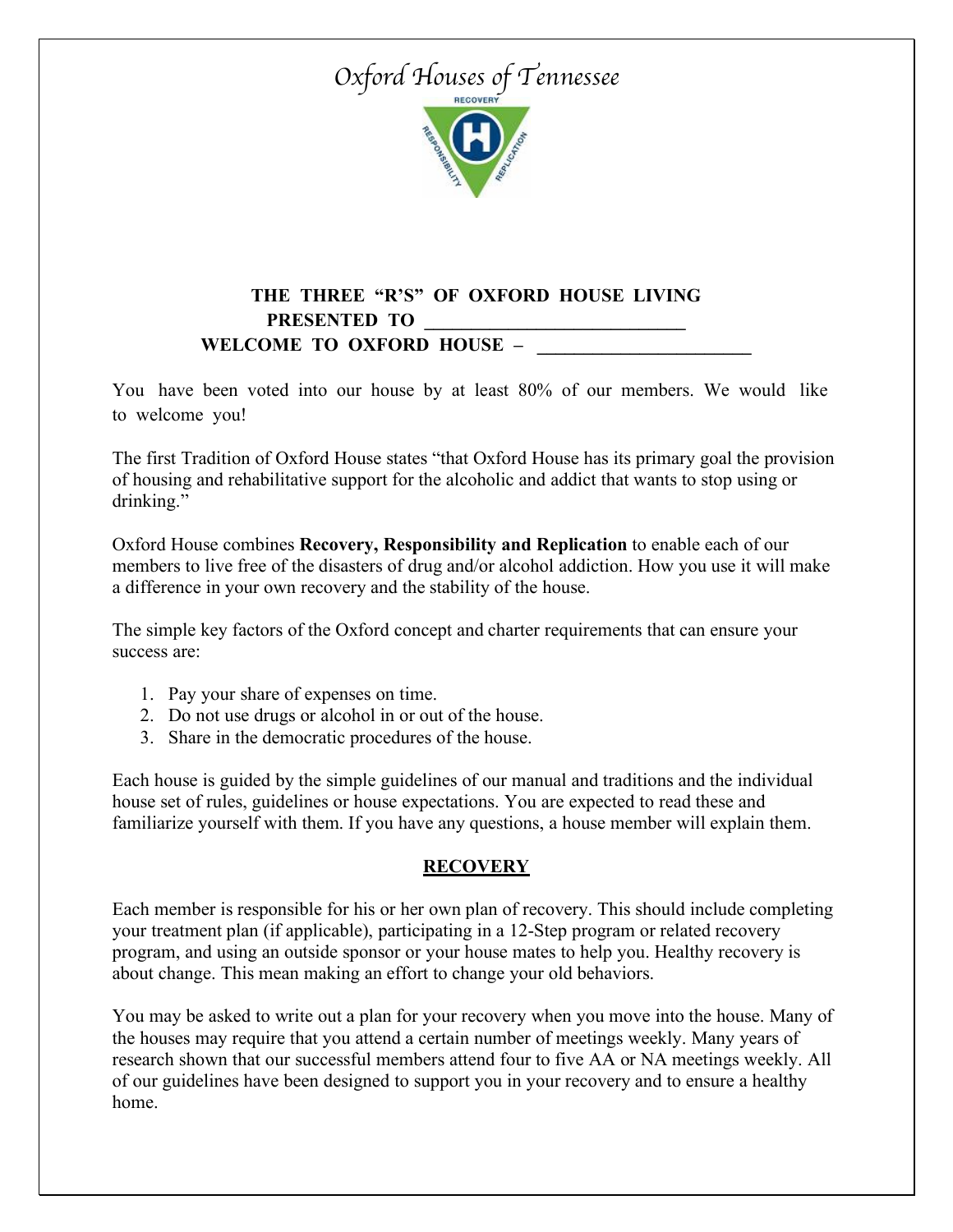

#### **RESPONSIBILITY**

Each house holds weekly business meetings. As a member you will participate in these meetings, have full voting rights and may even be elected by the other members to hold an office. House Officers are elected every six months. Your house will help you learn the procedure of their Oxford House meetings. We encourage you to learn the duties of each House Officer, learn the Oxford House Traditions and to read the Oxford House Manual.

You will be expected to pay your share of expenses on time, to complete your assigned chores, to follow your plan of recovery and to abide by the house rules. You may be asked to fill out some forms. Please do as soon as possible. As you grow in your recovery and comfort level in the house you can help other new members. Your growth will be enhanced by your willingness to participate.

#### **REPLICATION**

As you grow in your Oxford House experience, you may be asked to share your experience at treatment centers and other agencies. You may have the opportunity to assist in the opening of a new house. This has many aspects to it, such as recruiting new members, sending out fliers, finding household donations and teaching the new house how Oxford House functions.

We are happy you have been chosen to be a member of our house and share in all of our recoveries. You will be joining a family of more than 10,000 people around the world that currently live by the Oxford House Traditions, Principles and System of Operations.

Oxford House is a time-tested model, with 36 years of helping hundreds of thousands of successful recovering alcoholics and addicts. Oxford House allows you to stay as long as you like, as long as you do not go back to using drugs and alcohol, and abide by the guidelines.

Your success depend on your honesty, open mindedness and willingness to change and share your recovery.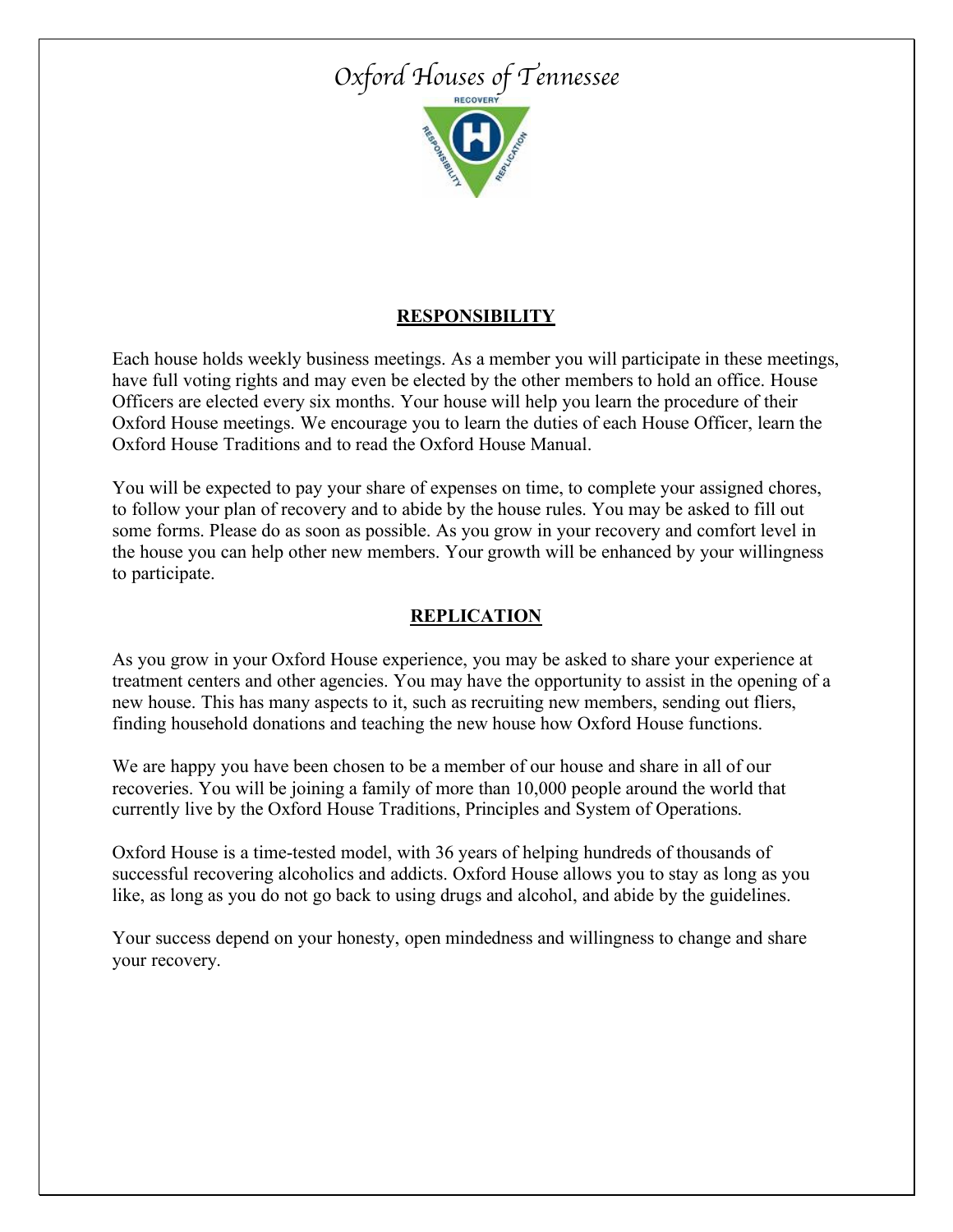

|                                    | as a member of | Oxford                |
|------------------------------------|----------------|-----------------------|
| House located at address           |                | agree to abide by the |
| rules and guidelines of the house. |                |                       |

I understand that if I am found to be using alcohol and/or other drugs, I will be expelled from the house immediately. (Move-in and U.A. fees are not refundable.)

I understand that if I am found by a majority vote to be in violation of house rules, including but not limited to non-payment of shared expenses or disruptive behavior, I can be expelled from the house.

I understand that if I am placed on a contract for any reason (i.e. rent, curfew, behavior) and am found by a majority vote to be in violation of that contract, I understand that I will be immediately expelled from the house.

I understand that as a house member, I further agree to the following terms upon my departure from this residence, under *any* circumstances;

Personal items will be removed from within and around this residence within 72 hours.

If personal items are not removed from this residence within 30 days of departure date, on day 31 any remaining items will be donated to a charitable organization.

Signature of House Member Date

Signature of House President Date

 $\mathcal{L}_\text{max} = \mathcal{L}_\text{max} = \mathcal{L}_\text{max} = \mathcal{L}_\text{max} = \mathcal{L}_\text{max} = \mathcal{L}_\text{max} = \mathcal{L}_\text{max} = \mathcal{L}_\text{max} = \mathcal{L}_\text{max} = \mathcal{L}_\text{max} = \mathcal{L}_\text{max} = \mathcal{L}_\text{max} = \mathcal{L}_\text{max} = \mathcal{L}_\text{max} = \mathcal{L}_\text{max} = \mathcal{L}_\text{max} = \mathcal{L}_\text{max} = \mathcal{L}_\text{max} = \mathcal{$ Signature of any House Officer/Position Title Date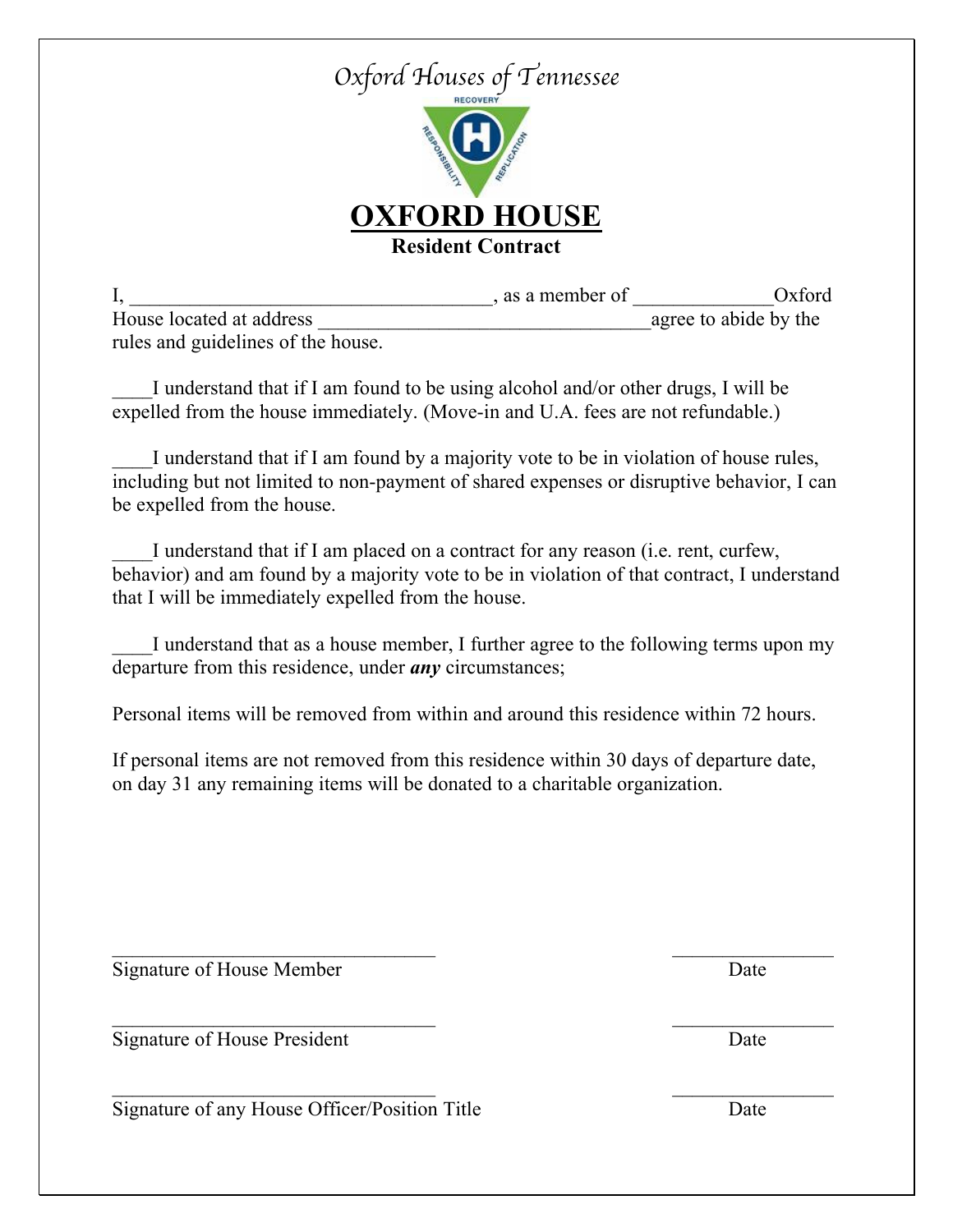| Oxford Houses of Tennessee                                                                   |                                                                                             |  |  |  |
|----------------------------------------------------------------------------------------------|---------------------------------------------------------------------------------------------|--|--|--|
|                                                                                              |                                                                                             |  |  |  |
|                                                                                              |                                                                                             |  |  |  |
| My Plans for follow up in Recovery:                                                          |                                                                                             |  |  |  |
|                                                                                              |                                                                                             |  |  |  |
|                                                                                              |                                                                                             |  |  |  |
|                                                                                              |                                                                                             |  |  |  |
|                                                                                              | If enrolled in an Aftercare Program, my plans for attendance: __________________            |  |  |  |
|                                                                                              | I do _______ do not __________ have a sponsor at this time. If you do not, how soon can you |  |  |  |
|                                                                                              |                                                                                             |  |  |  |
|                                                                                              |                                                                                             |  |  |  |
|                                                                                              |                                                                                             |  |  |  |
| I understand that if I drink or use in or out of this house, I will be expelled immediately. |                                                                                             |  |  |  |
|                                                                                              |                                                                                             |  |  |  |
|                                                                                              |                                                                                             |  |  |  |
|                                                                                              |                                                                                             |  |  |  |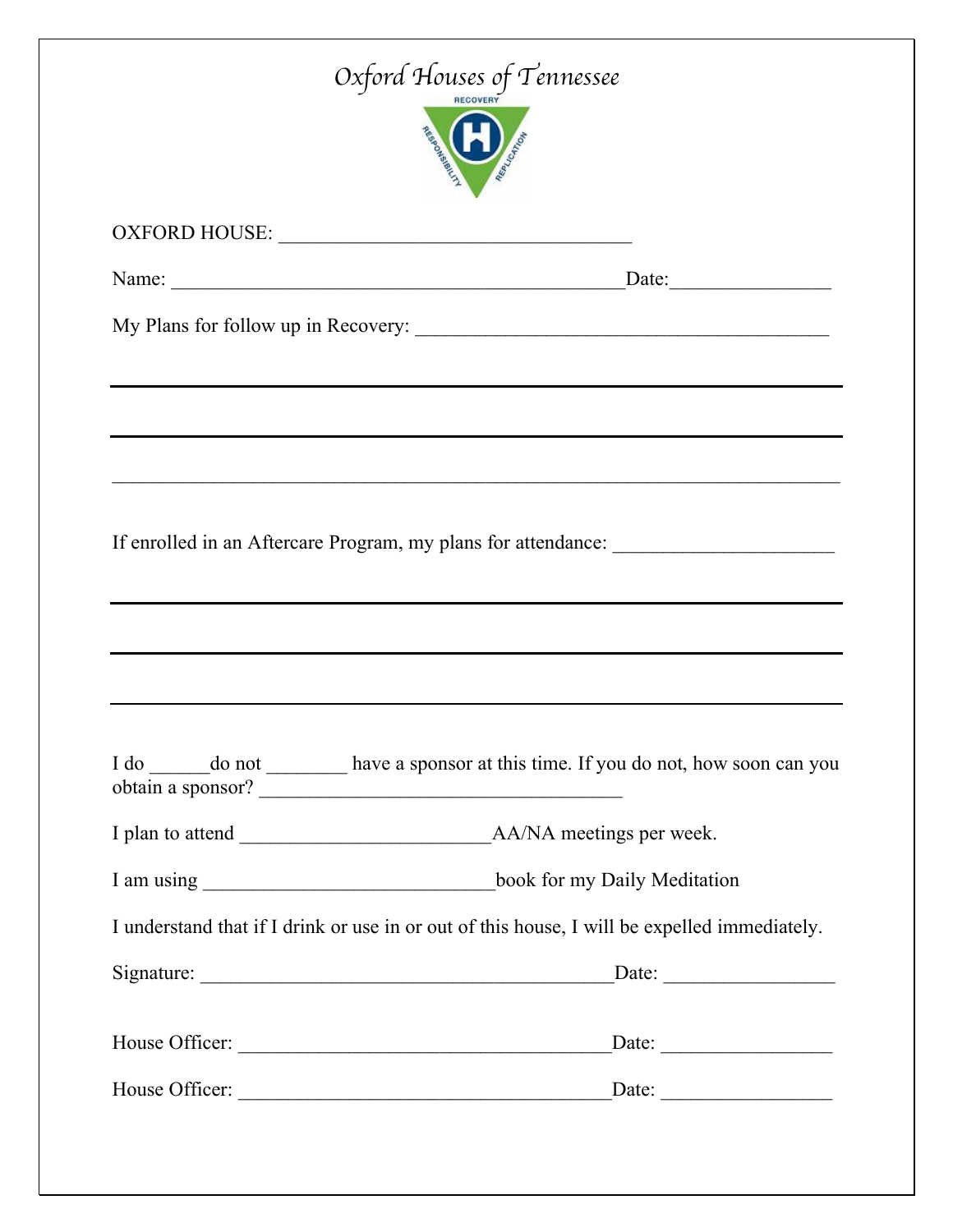

## OXFORD HOUSE: \_\_\_\_\_\_\_\_\_\_\_\_\_\_\_\_\_\_\_\_\_\_

# House Member Property List

**Name: \_\_\_\_\_\_\_\_\_\_\_\_\_\_\_\_\_\_\_\_\_\_\_\_\_\_\_\_\_\_\_\_\_\_\_\_\_\_\_\_\_\_\_\_\_\_**

| <b>Date</b> | <b>Property of House Member</b> | <b>House President</b><br>initials |
|-------------|---------------------------------|------------------------------------|
|             |                                 |                                    |
|             |                                 |                                    |
|             |                                 |                                    |
|             |                                 |                                    |
|             |                                 |                                    |
|             |                                 |                                    |
|             |                                 |                                    |
|             |                                 |                                    |
|             |                                 |                                    |
|             |                                 |                                    |
|             |                                 |                                    |
|             |                                 |                                    |
|             |                                 |                                    |
|             |                                 |                                    |
|             |                                 |                                    |
|             |                                 |                                    |
|             |                                 |                                    |
|             |                                 |                                    |
|             |                                 |                                    |
|             |                                 |                                    |
|             |                                 |                                    |
|             |                                 |                                    |
|             |                                 |                                    |
|             |                                 |                                    |
|             |                                 |                                    |
|             |                                 |                                    |
|             |                                 |                                    |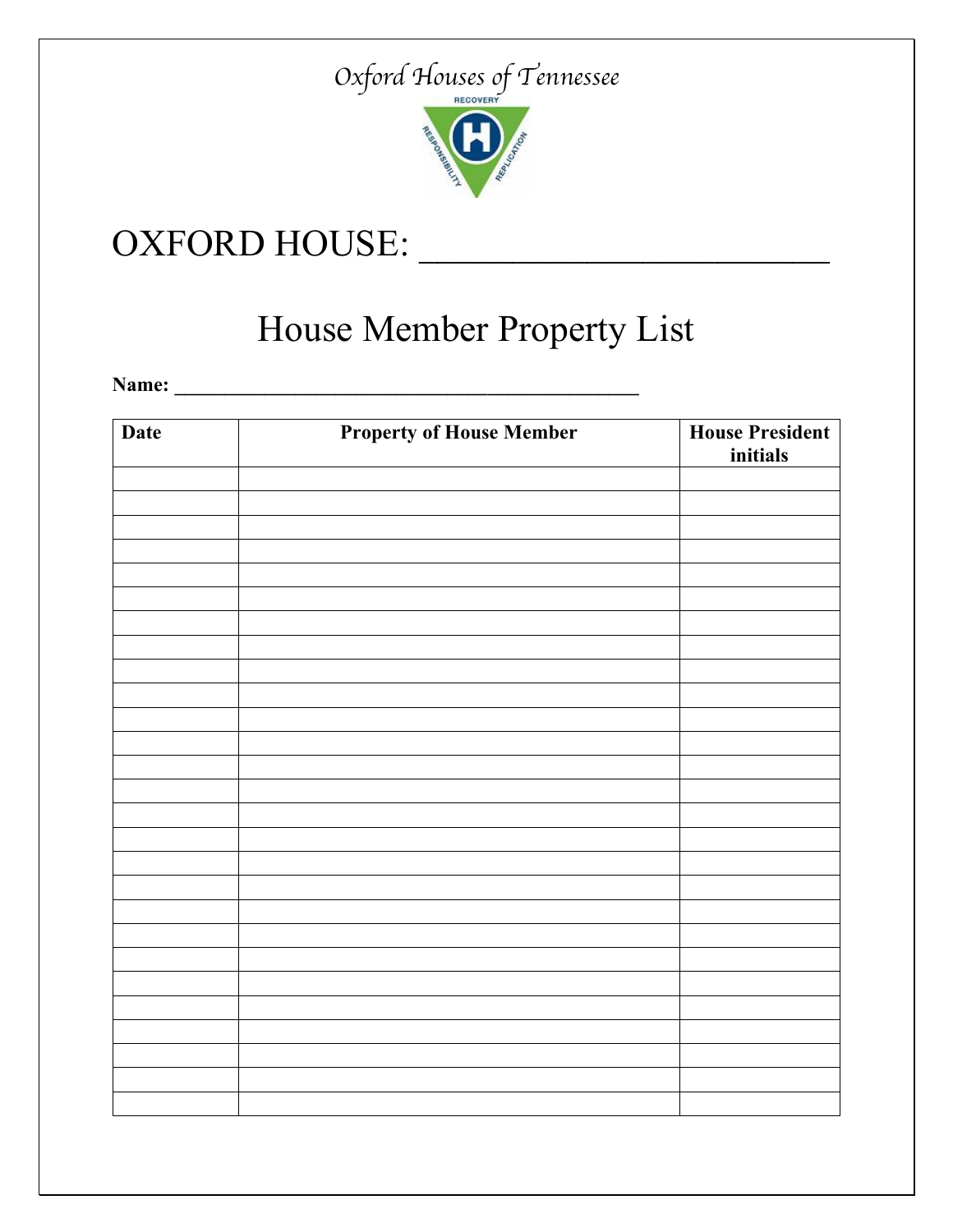

### **OXFORD HOUSE: \_\_\_\_\_\_\_\_\_\_\_\_\_\_\_\_\_\_\_\_\_\_\_\_\_\_\_\_\_\_**

### **Emergency Medical Information Release Form**

This form is to be used for emergency medical use only:

| Name:                                                                                                                                                                                                                                                                                                                                                                                                                                            | $\overline{\phantom{a}}$ Age:   |
|--------------------------------------------------------------------------------------------------------------------------------------------------------------------------------------------------------------------------------------------------------------------------------------------------------------------------------------------------------------------------------------------------------------------------------------------------|---------------------------------|
|                                                                                                                                                                                                                                                                                                                                                                                                                                                  | Blood Type:                     |
|                                                                                                                                                                                                                                                                                                                                                                                                                                                  | Phone $\#$ :                    |
|                                                                                                                                                                                                                                                                                                                                                                                                                                                  |                                 |
|                                                                                                                                                                                                                                                                                                                                                                                                                                                  |                                 |
|                                                                                                                                                                                                                                                                                                                                                                                                                                                  |                                 |
|                                                                                                                                                                                                                                                                                                                                                                                                                                                  |                                 |
|                                                                                                                                                                                                                                                                                                                                                                                                                                                  |                                 |
|                                                                                                                                                                                                                                                                                                                                                                                                                                                  |                                 |
| Medical History (Major Surgeries, contracted diseases, hereditary health problems, etc:                                                                                                                                                                                                                                                                                                                                                          |                                 |
|                                                                                                                                                                                                                                                                                                                                                                                                                                                  |                                 |
| In case of Medical Emergency Contact:                                                                                                                                                                                                                                                                                                                                                                                                            |                                 |
| 1) Name: $\frac{1}{\sqrt{1-\frac{1}{2}} \cdot \frac{1}{2}}$                                                                                                                                                                                                                                                                                                                                                                                      | Phone: $\sqrt{\frac{2}{\pi}}$   |
| 2) Name: $\frac{1}{\sqrt{1-\frac{1}{2}} \cdot \frac{1}{2} \cdot \frac{1}{2} \cdot \frac{1}{2} \cdot \frac{1}{2} \cdot \frac{1}{2} \cdot \frac{1}{2} \cdot \frac{1}{2} \cdot \frac{1}{2} \cdot \frac{1}{2} \cdot \frac{1}{2} \cdot \frac{1}{2} \cdot \frac{1}{2} \cdot \frac{1}{2} \cdot \frac{1}{2} \cdot \frac{1}{2} \cdot \frac{1}{2} \cdot \frac{1}{2} \cdot \frac{1}{2} \cdot \frac{1}{2} \cdot \frac{1}{2} \cdot \frac{1}{2} \cdot \frac{1$ | $\frac{\text{Phone:}}{\text{}}$ |
| 3) Name: $\frac{1}{\sqrt{1-\frac{1}{2}}\sqrt{1-\frac{1}{2}}\left(\frac{1}{2}-\frac{1}{2}\right)}$                                                                                                                                                                                                                                                                                                                                                | Phone:                          |
| I hereby give my consent for medical treatment                                                                                                                                                                                                                                                                                                                                                                                                   |                                 |
|                                                                                                                                                                                                                                                                                                                                                                                                                                                  |                                 |
|                                                                                                                                                                                                                                                                                                                                                                                                                                                  |                                 |